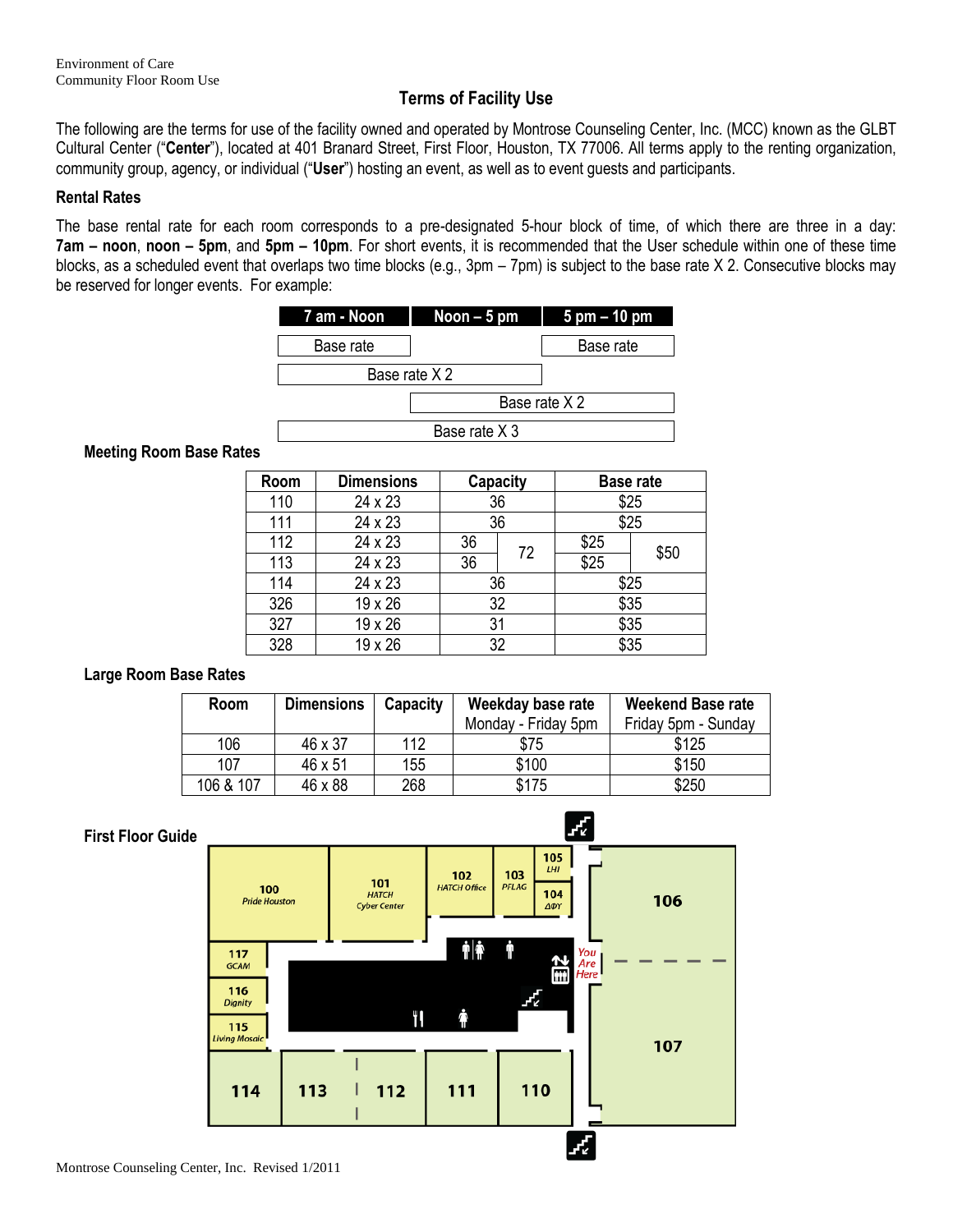**Accessible Accommodations** – The meeting rooms, restrooms and drinking fountains are accessible for people with physical challenges. To ensure that logistical arrangements will accommodate attendees, Users should advise MCC of special needs.

**Access, General** – Upon receipt of payment, MCC agrees to provide User the reserved room, restrooms, and kitchenette.

**Affiliation, Recovery Group** – 12-step groups must be recognized by and registered with a national 12-step program and local "Intergroup" or recognized service center. Any modifications of the 12-step program must be approved in writing by the national lead agent (e.g., AA World Services). The group shall provide a copy of authorization to MCC with Facility Use Agreement.

**Animal/Pets** – Animals are not allowed, with the exception of trained animals assisting with physical or emotional challenges.

**Availability:** Space is made available only when MCC does not require the use of the space and the User abides by the Agreement and Terms of Use. MCC agrees to give notice should space become unavailable for recurring meetings.

**Beverages** – Users are responsible for providing their own beverages. Alcohol may be served on the 1<sup>st</sup> floor only as long as the following rules are observed: Beer, white wine and/or clear liquor only; no one under age 21 may be served; glasses must stay in the reserved room and not extend into the hallway; the User may not advertise that alcohol will be served at the gathering; and it may not sell alcohol by the glass, bottle or cans (or sell tickets that can be exchanged for alcoholic beverages) unless a caterer with a liquor license is used. No red-colored beverages (including wine) or dark-colored punch may be served, as their stains are nearly impossible to remove.

**Calendar of Events –** MCC publishes all scheduled Center events at [http://www.glbtcenter.org](http://www.glbtcenter.org/) and on digital signs on the first and second floor. (See Digital Signs). Event title and time will appear as entered by the User on the Agreement form.

**Cancellations** – Users canceling less than three (3) business days before the scheduled event will be charged a \$25.00 cancellation fee. Users canceling rooms 106/107 less than thirty calendar days before the event will be charged a \$100 cancellation fee. (See No Show policy.)

**Caterers** – Users may use professional caterers to provide food and beverages for their events. All caterers must have a Certificate of Liability Insurance on file with MCC in order to deliver food and services. This information must be faxed to 713.526.4367 prior to the date of the event.

**Cell Phones** – To respect Center visitors, cell phones should be used outside meeting rooms. Hands-free accessories such as Bluetooth® may not be used in the building because of concerns about confidentiality. While this may seem overly cautious, MCC adheres to stringent guidelines in order to protect the privacy of all of our visitors.

**Charges and Payments** – A valid MasterCard or VISA account is required to secure a reservation. A confirmation of the rental fee amount will be sent by email to the User. Rental fees are payable to "MCC" by cash, check or VISA/MasterCard, and must be received in advance of the scheduled reservation. Any unpaid fees will be charged to the account used to secure the reservation (see also Damages). **Exceptions:** Tenants may pay for additional rooms or recurring meetings with their rent. Community organizations that name MCC, HATCH, SPRY or the Gay & Lesbian Switchboard Houston as a beneficiary of their fund raising efforts and donate at least \$5,000 may have 12 monthly meetings for free. For 12-step meetings in Room 110, MCC will accept amounts less than the posted fee, provided that the User is making a concerted effort to be self-supporting through its own contributions.

**Check-In/Out Procedures** – Users need not check in with MCC. The elevators will be set to open at least one half hour before the meeting and will lock after the meeting's end time. The room door will be unlocked. MCC reception on the  $2^{nd}$  floor is available Monday – Friday, 8:00 am – 7:00 pm. The User may schedule an orientation of room logistics (kitchenette, restrooms, etc.) by contacting [communitydev@montrosecounselingcenter.org.](mailto:communitydev@montrosecounselingcenter.org) The meeting host is responsible for returning chairs and tables to the state in which they were found and ensuring trash is in the waste containers after the meeting. MCC staff may check the room between uses.

**Children/Youth** – Each child/youth younger than 16 years of age (other than MCC/HATCH-organized events and meetings) must be accompanied by a responsible adult.

**Participants/Guests** – The User is responsible for properly supervising all activities on the premises and for informing event participants, members or invited guests of the terms explained in this document. A PDF copy of these terms may be downloaded at http://www.glbtcenter.org.

**Contact Person(s)** – The names, emails, and phone numbers of two contact persons must be on file with MCC. If a contact person changes, the User must inform MCC of the new contact person within one week of the change. If MCC staff cannot reach the contact person after trying for two weeks, User's ability to use facility may be revoked.

**Damages** – User assumes all responsibility for physical damages to Center property resulting from deliberate acts or negligence by the User and others in attendance of the scheduled event. Additional fees for physical damages will be assessed and invoiced to the User (See Deposit). Property damage attributed to a User may also result in exclusion from future Center use.

**Decorations and Candles** – Table top and free standing decorations are permitted. Push pins, tacks, glitter, confetti and tape are not permitted due to the damages they may cause to walls and vacuums. Candles are not permitted due to the fire hazard and local fire codes.

**Deliveries** – Users arranging for third party deliveries must have someone present during deliveries and pick-up. They are responsible to ensure that no MCC property is removed from the building during these deliveries and pickups. (See Events)

**Deposit** – A valid credit card (MasterCard/VISA) deposit is required for all meetings and events. The card may be charged for unpaid facility use, as well as for invoices for cleaning or damage fees that remain unpaid within 10 days of issuance. Users that meet regularly may keep a credit card number on file and renew it annually.

**Digital Signs** – A digital monitor displaying scheduled events is mounted opposite the first floor and second floor elevators. They are protected by an alarm system and should never be tampered with by Users. Event titles and times are republished from the Calendar of Events. To promote a not-for-profit event or announcement on these displays, please email [communitydev@montrosecounselingcenter.org.](mailto:communitydev@montrosecounselingcenter.org)

**Emergency Contact** – Users may visit the reception desk during business hours: Monday - Friday, 8am - 7pm for assistance. To reach an MCC Representative on an emergency basis during non-business hours, the User may call 713.529.0037 and ask for the Supervisor on call.

**Events** – Events may require a cleaning charge of no less than \$50.00 if the space is not restored properly to its pre-event state. This includes stains left on the carpet (see Damages). Security may be required at the expense of the User. (See Security). Users may arrange for access to the first floor for large deliveries, Monday – Friday, 8 a.m. – 7 p.m. Failure to return the security card will result in a \$25 fee charged to the credit card on file with the room reservation. Users are not permitted to prop open external doors to the building.

**Fundraising** – All fundraising events on MCC premises require prior approval in writing.

**Furnishings and Equipment** – No furnishings or equipment shall be removed from the room in which they were found without prior approval of MCC.

**Ice** – Users may utilize the ice machine in the kitchenette.